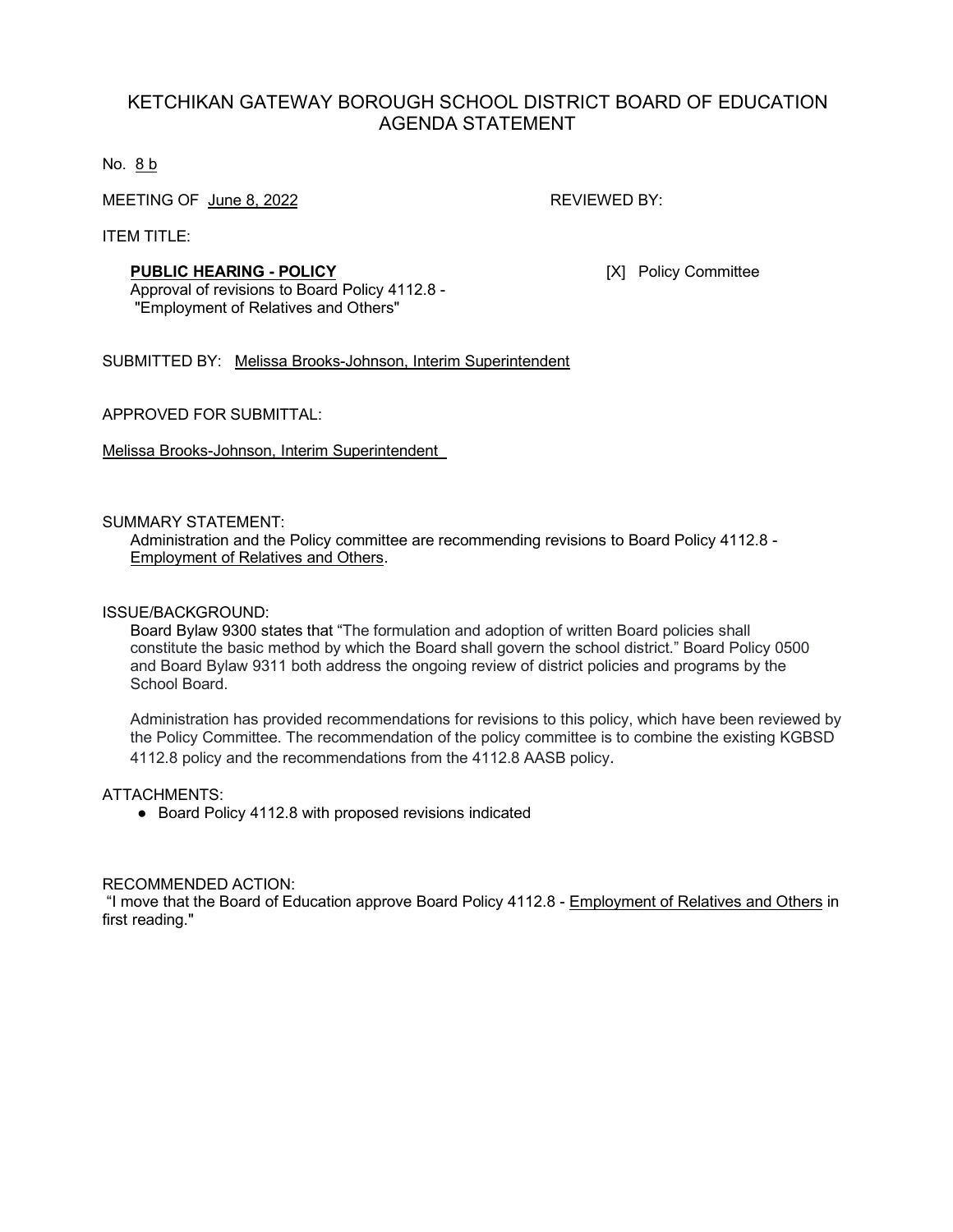| <b>All Personnel</b>                      | BP 4112.8(a) |
|-------------------------------------------|--------------|
|                                           | 4212.8       |
|                                           | 4312.8       |
| <b>EMPLOYMENT OF RELATIVES AND OTHERS</b> |              |

In order to preclude situations which could bring about a conflict of interest **for members of the administrative staff,** and problems with favoritism and employee morale, and to avoid incidents of sexual harassment and sexual harassment claims, an employee shall not be appointed to serve in a position where a member of **his/her** the employee's immediate family or a person in a dating relationship with the employee maintains supervisory or evaluation responsibilities for the position. **Immediate family members romantic/sexual partners may be employed at the same department or work location with the approval of the Superintendent or designee.**

For purposes of this policy, immediate family member is defined as a spouse, parent, child or sibling. A dating relationship is defined as a relationship that involves a consensual romantic or sexual relationship. *(Moved to end of policy)*

It is the policy of the District that no supervisor shall be involved in a dating relationship with an employee for whom the supervisor has supervisory or evaluation responsibilities. This policy applies to all employees without regard to gender or to the sexual orientation of the individuals involved.

While all employees are expected to maintain professional relationships, those with supervisory responsibilities bear the responsibility of maintaining appropriate professional relationships with those they supervise, are in the best position to appreciate the effect of relationships prohibited by this policy on the District, and are in the best position to avoid such relationships.

If an immediate family member relationship or dating relationship is established after employment between employees who are in a supervisory situation described above, it is the responsibility and obligation of the supervisor involved in the relationship to immediately disclose the existence of the relationship to the Superintendent. The Superintendent will inform the other individual of the disclosure and may take steps to verify that the relationship is mutually consensual. Failure of the supervisor involved in the relationship to immediately disclose the relationship may result in disciplinary action up to and including termination of employment. Except as provided below, **After notification,** either or both individuals will be transferred to another available position or the supervisory and evaluation responsibilities will be reassigned as determined by the Superintendent to be in the best interest of the District.